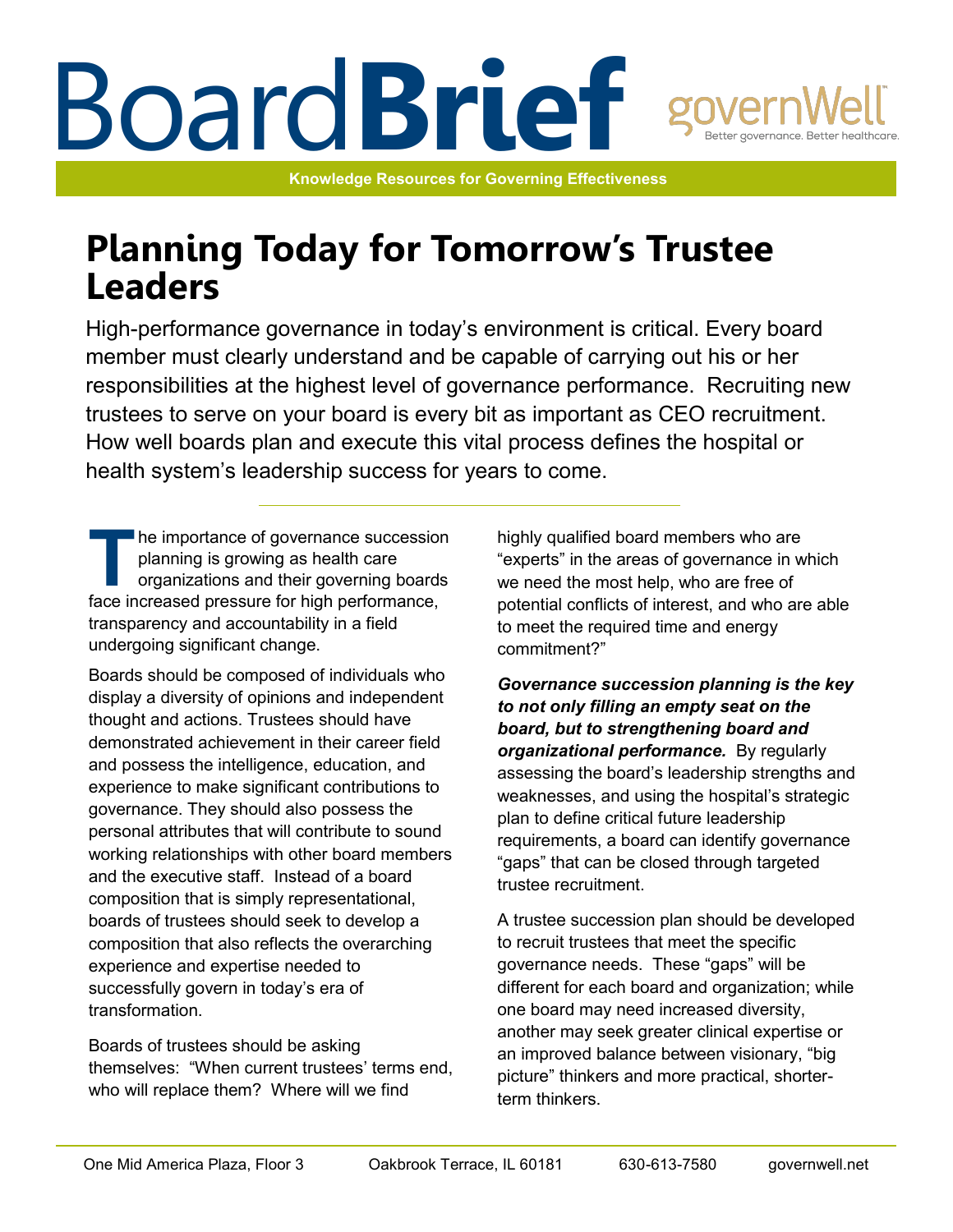## **Increased Trustee Demands**

Boards of health care organizations govern highly complex organizations. The nature of hospitals requires trustees to engage in ongoing education, time-consuming individual preparation for board and committee meetings, and attendance at trustee conferences and other educational and governance development events.

Research indicates that the average board member spends over 200 hours on boardrelated matters every year. For "high impact" boards addressing more complex issues, the typical time commitment is even higher.<sup>1</sup> Experts predict the time commitment is the equivalent of 20-40 additional workdays per year, depending on the complexity of the board.<sup>1</sup> Many hospitals are challenged to find trustees who not only meet specific board leadership requirements, but who are also willing to commit the significant amount of time necessary to fulfill their growing responsibilities and accountabilities.

## **Recruiting the Right Trustees**

Properly identifying, assessing and successfully recruiting a new trustee involves several steps. Boards should begin by conducting a comprehensive governance self-assessment to determine where they may have potential leadership "gaps," either now or in the future. After identifying specific characteristics and skills sets desired, the board should seek out and talk with a variety of candidates who may meet their board service requirements. Once a new trustee is selected, orientation and ongoing education is critical to ensuring trustee success in providing strong and effective leadership to the hospital on behalf of the community.

*Identifying Leadership Gaps. In order to* gauge leadership strengths and weaknesses,

boards of trustees should conduct an annual board selfassessment. A comprehensive, meaningful selfassessment includes ratings of leadership performance in a broad range of areas. Each area should include several positively worded statements about the board's performance; trustees should rate the board's performance in each statement, and each broad area should be followed with one simple question:

**Instead of simply accepting any person who expresses an interest in serving on the board or persuading a reluctant potential trustee to serve, the board should recruit trustees with the skills and personal characteristics that complement existing board members' resources and which results in a more wellrounded, competencybased board.**

"How can the board improve its performance in this area"? The assessment should also include a section in which trustees evaluate their personal performance in several areas of leadership effectiveness.

Once board strengths and weaknesses, leadership challenges and future leadership needs have been identified, the board can then develop a list of specific skills, attributes and characteristics that are important for new trustees to possess. The specifications should complement existing board members' skills and competencies, and assist the organization in furthering its ability to provide high-powered, thoughtful, diligent leadership.

In essence, instead of simply accepting any person who expresses an interest in serving on the board, or persuading a reluctant potential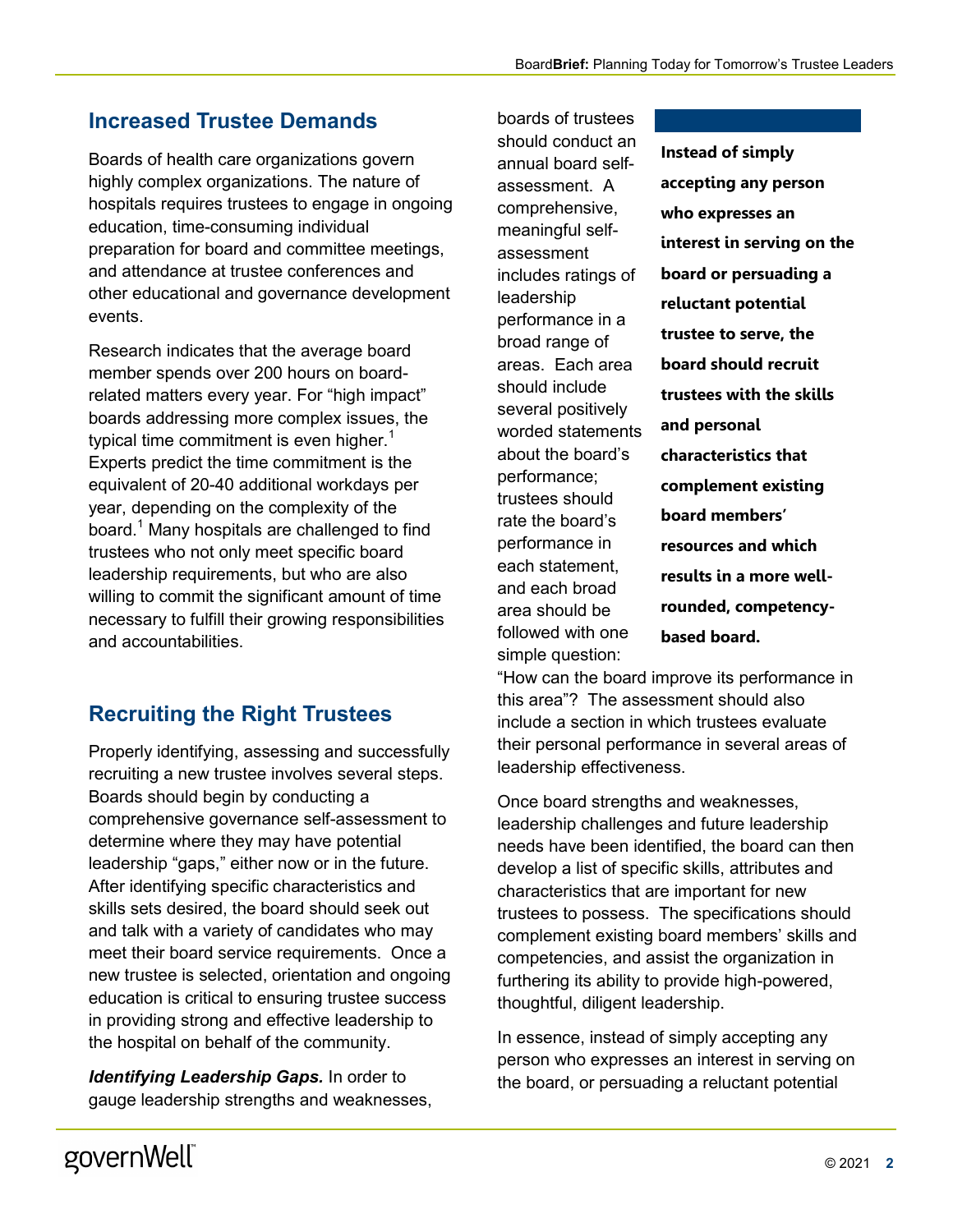trustee to serve, the board should recruit trustees with the skills and personal characteristics that complement existing board members' resources and which results in a more well-rounded, competency-based board.

#### *Governance Accountability for Cultural*

*Competency.* As a part of the board's accountability for mission fulfillment and leadership, trustees are being called upon to address their community's health care disparities and strengthen hospitals' and health systems' cultural competencies. A diverse board membership that reflects the community's diversity offers the board the benefit of firsthand insights, understanding and information that can contribute to the board's ability to appropriately recognize and take actions to address the health care needs, disparities and inequities of the entire community.

#### *Essential Skills, Experience and Knowledge.*

Boards of trustees can successfully recruit new trustees that meet their governance needs by selecting individuals with the right skills, experience and knowledge. Critical characteristics most often sought by hospital boards include:

- *Motivated, committed and passionate in serving the hospital and community.* Board members must be willing to commit to the time required to serve on the board and be active in fulfilling the hospital's mission and vision.
- *Ethical, respected and held in high esteem by the community.* Health care organizations will increasingly need to partner with both other health care providers as well as organizations that have an interest and stake in the community's health (such as police or fire departments, local business groups, religious organizations, public health agencies and others). Board members must be actively involved in

## **Skills and Experience Matrix**

Developing a governance skills and experience matrix is helpful to identify the expertise most important to the board, and any gaps that may exist now or in the future as board members leave. Typical items in this matrix include:

#### **Governance Experience**

- Service on Corporate Board(s)
- Service on Not-For-Profit Board(s)

#### **Professional Skills and Experience**

- Accounting/Finance
- Investment Planning
- Fundraising
- Management of Complex Organizations
- Change Management/Transformational Change
- Marketing/Public Relations
- Strategic Planning
- Public Speaking/Presentations
- Facilities Planning, Capital Planning and **Acquisition**
- Executive Performance Evaluation and Compensation
- Legal
- Measuring and Improving Customer Satisfaction
- **Medical**
- **Government**
- Research Analysis

#### **Health Care Knowledge and Expertise**

- Industry Trends
- Medical and Information Technology
- Workforce Planning
- Laws and Regulations

#### **Market Knowledge and Experience**

- Community Relationships
- Community Leadership
- Community Trends and Issues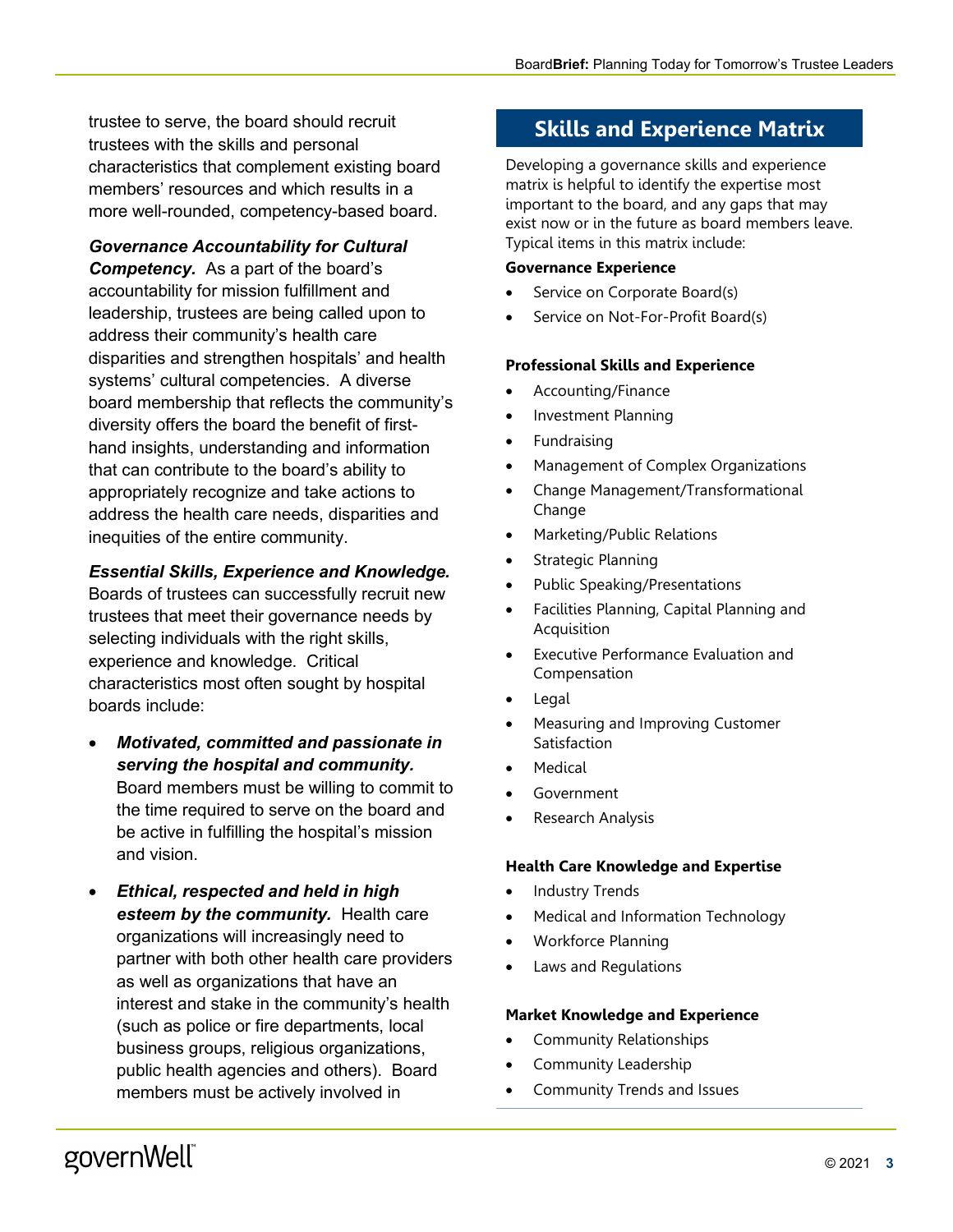## **Key Steps in the Trustee Recruitment Process**

The following steps are recommended for recruitment of trustees to serve on community hospital boards. The philosophy and process may be similar for governmental hospitals whose trustees are appointed, however the process is only a recommendation to the officials who will make the appointment.

- 1. **Secure board agreement** on a long-term succession plan and process: Purpose, participants and objectives
- 2. **Appoint a board development committee** to oversee the recruitment process
- 3. **Develop appropriate background material on the hospital and board of trustees:** Bylaws, board member biographies, information about the hospital, its market and its challenges, information on trustees and officers liability insurance, conflict of interest statement, board self-assessment process, board orientation process, etc.
- 4. **Develop a trustee candidate overview and application** (includes board job description, trustee qualifications, and candidate application), and a letter to be sent to prospective trustees indicating the hospital's interest in discussing potential trusteeship opportunities
- 5. **Develop a summary of candidate qualifications and a candidate profile**, and a candidate assessment form to use as a tool in evaluating potential trustees. The assessment should be based on the criteria included in the candidate profile and job description. Consider assigning a "weight" to each criterion that reflects the relative importance of the criterion (e.g.  $5 =$  greatest weight,  $1 =$  least weight), and include specific questions to ask candidates to determine motivation and willingness to serve, ability to devote time required, knowledge of issues, conflict of interest, etc.
- 6. **Secure board approval** of the board development committee's recruitment process and recruitment materials
- **7. Identify potential field of candidates**
- 8. **Make preliminary contact** with potential candidates and assess initial candidate interest and willingness to serve, if chosen
- 9. **Review candidates and arrange interviews** with members of the board development committee
- 10. **Evaluate candidates using the candidate assessment tool**, and prepare a brief written summary of each candidate (occupation, length of residency, community involvement, answers to questions, etc.)
- 11. **Determine top-rated candidates**, and present to the board development committee
- 12. **Board development committee makes a recommendation** to full board
- 13. **Nomination** of candidate(s)
- 14. **Send follow-up communication to candidates not selected**, and determine other ways for candidates not selected to be involved, such as serving on the foundation board, on task forces, etc. Assess interest in filling future vacancies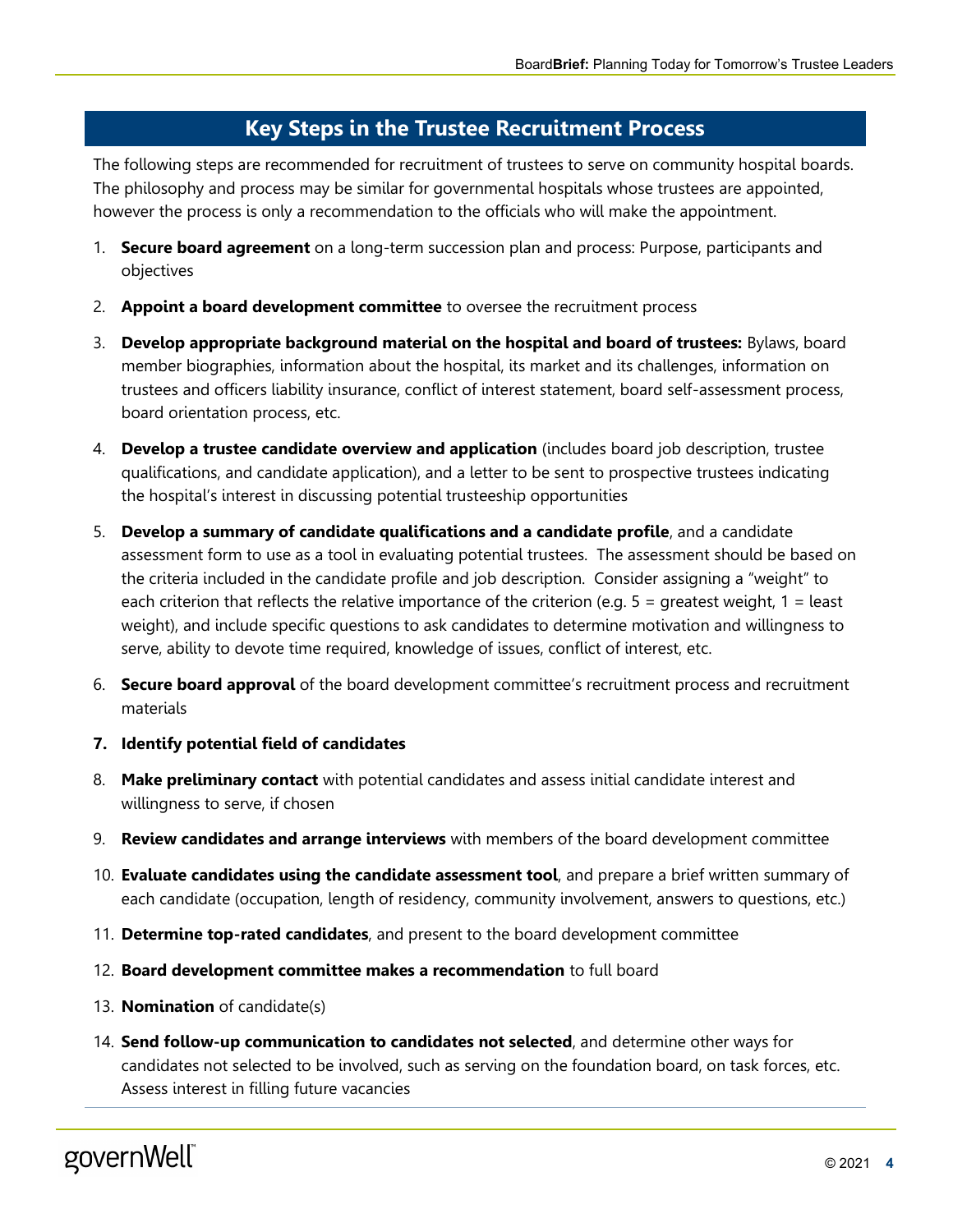gaining and sustaining the trust of the community and forming strong community partnerships to ensure the hospital's success.

- *Strategic, innovative and visionary thinker.* Boards of trustees must understand that there is no single future that can be planned for and successfully executed. Board members will need to be flexible, dynamic governance decisionmakers who are not surprised as the future unfolds. They must continually challenge the status quo, and encourage innovation, risk-taking and new ways of embracing the opportunities of the future. They must push for change, value creativity and innovation, and leverage change for strategic advantage.
- *Advocate.* Trustees are the voice of the community. They can and must use their clout and credibility to be strong and powerful influencers of lawmakers, regulators, community groups and others who influence or make decisions that affect the future of their organizations. Trustees need to be continually aware of political issues and legislative processes, and able to establish relationships with their state and national legislators and their health policy staffs. Advocacy success requires individuals with deep health care knowledge and literacy.
- *High intellect and willingness to learn.* Board members must develop a high level of understanding in the areas most critical to organizational success and performance. Decisions must be guided by the organization's mission, vision, values and strategic initiatives, and be based on facts that focus on priorities vital to the organization's success. Board members must be highly attuned and adaptable to

change, requiring them to be proactive thinkers. They must also commit to and engage in continual governance education.

- *Collaborative, artful listener, and willing to engage and ask hard questions.* Miscommunication and misjudgment often are a result of inadequate listening, not from a lack of words. Strong and effective governance communication will require board members who are willing to listen attentively without rushing to judgment, and absorb information before offering a definitive response. Board members must also be able to engage in critical conversations to ensure that decisions are made by grappling and grasping with concepts, ideas and practical solutions, leading to more informed and rational conclusions. They should also be willing to regularly confront issues by challenging assumptions and exploring alternatives to traditional thinking.
- *Ability to grasp implications of financial statements.* One of the principal jobs of the board of trustees is to oversee the financial performance and progress of the hospital. The board must have individuals with professional experience and expertise in accounting and/or finance. A successful trustee with skills in this area brings professional expertise to financial discussions and decisions.
- *Ability to understand and value perspectives of the medical staff and patients.* Boards of trustees are responsible for ensuring the quality of care and patient safety provided by their organization. Trustees must take strong, organized action to establish and ensure an organizational culture that continually strives to improve quality and patient safety at every turn. While community board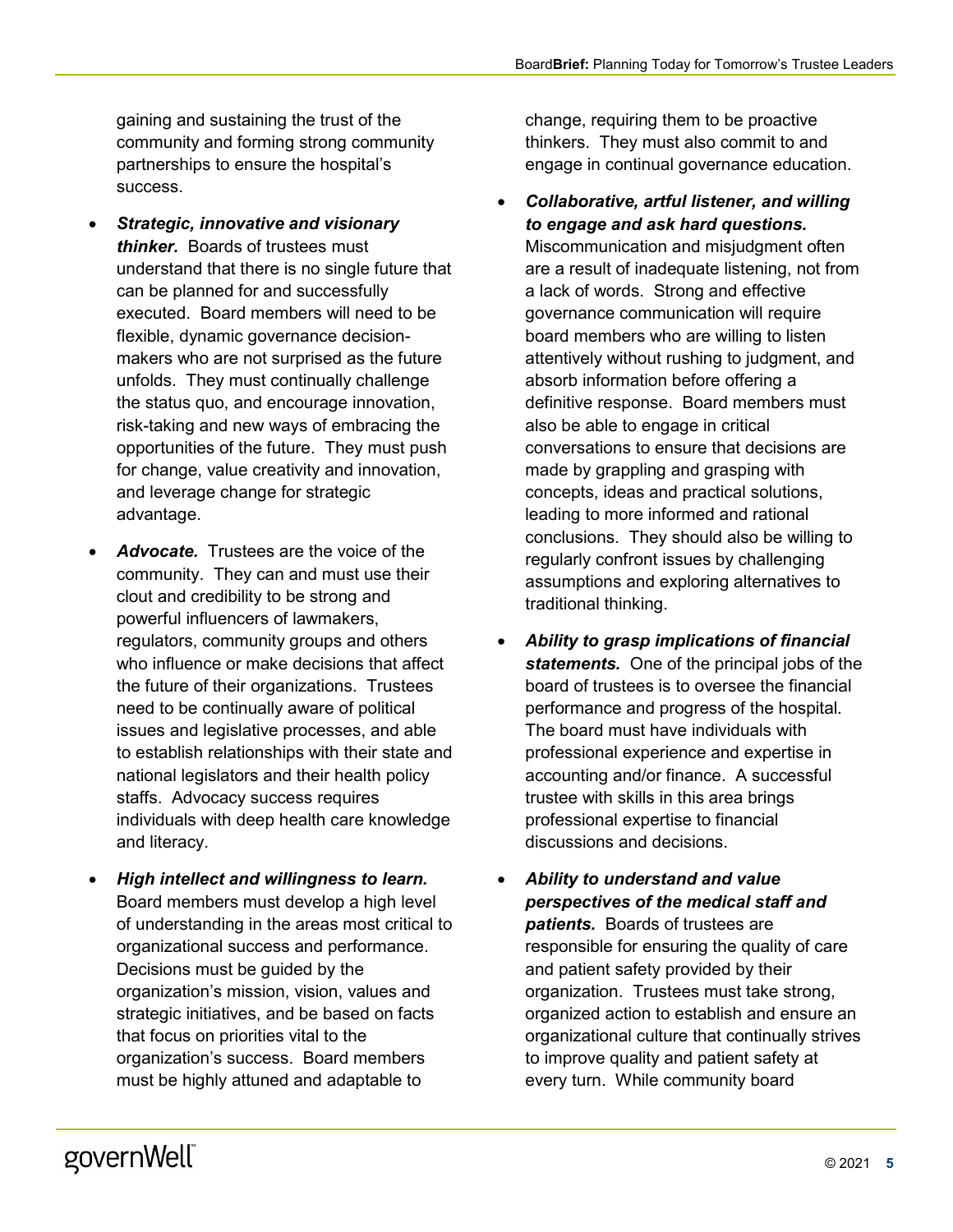## **Sample Trustee Candidate Profile**

A one-page candidate profile should be developed to clearly describe the responsibilities, success factors and skills and assets the hospital seeks in a new trustee. The profile should begin with a onetwo paragraph overview of the hospital or health system, followed by specifics about the trustee role.

**Major Responsibilities.** Anytown Community Hospital (ACH) trustees are responsible for overseeing the progress and success of ACH. The board of trustees must ensure that the organization achieves its mission, vision and values. The board also leads the hospital's strategic direction, development of ACH's strategic plan, evaluation of the plan's implementation, and oversight of plan progress and achievement, taking corrective action when necessary. Anytown Community Hospital's board of trustees is responsible for hiring the CEO, conducting CEO performance evaluations and determining the CEO's compensation. The board of trustees assumes ultimate responsibility for the quality of care and patient safety provided by the hospital, and is accountable for the financial soundness and success of ACH.

**Success Factors.** The successful trustee will have strong interpersonal skills, and will be comfortable with interacting with other board members, the CEO, medical staff leaders and the hospital's executive team. The trustee must be willing to commit the time necessary for successful board service, and have a willingness and a desire to learn and understand the complexities of the health care environment and the challenges of meeting Anytown Community Hospital's patient and community needs. The ability to constructively challenge the status quo, understand and evaluate financial information and collaborate with a broad range of diverse stakeholder groups is key to the success of the trustee. The trustee should understand and follow the fiduciary requirements to the organization and not serve any individual constituency or group.

**Personal Skills and Assets.** The successful trustee will build positive relationships with other board members, the hospital's executive team, medical staff leaders and the organization's other key stakeholders. Adaptability, flexibility, organization, initiative, leadership and analytical skills are key qualities which will enable the trustee to be successful as an Anytown Community Hospital trustee. Other important personal assets include sound, independent judgments and decisions; the ability to analyze complex issues and develop effective solutions; and the ability to create a vision for the future, given the many uncertainties prevalent in today's health care environment. The trustee should have a basic general understanding of the health care field, be committed to preparing for active insightful involvement in board and committee meetings, and be able to read, understand, and apply industry information and financial acumen to strategic decisions. Strong communication skills are essential. The trustee should be deeply committed to the hospital and the community it serves, and have no unresolvable conflicts of interest with Anytown Community Hospital's operations or key stakeholders. When conflicts of interest do arise, the trustee must be willing to abstain from discussions and votes surrounding the issue.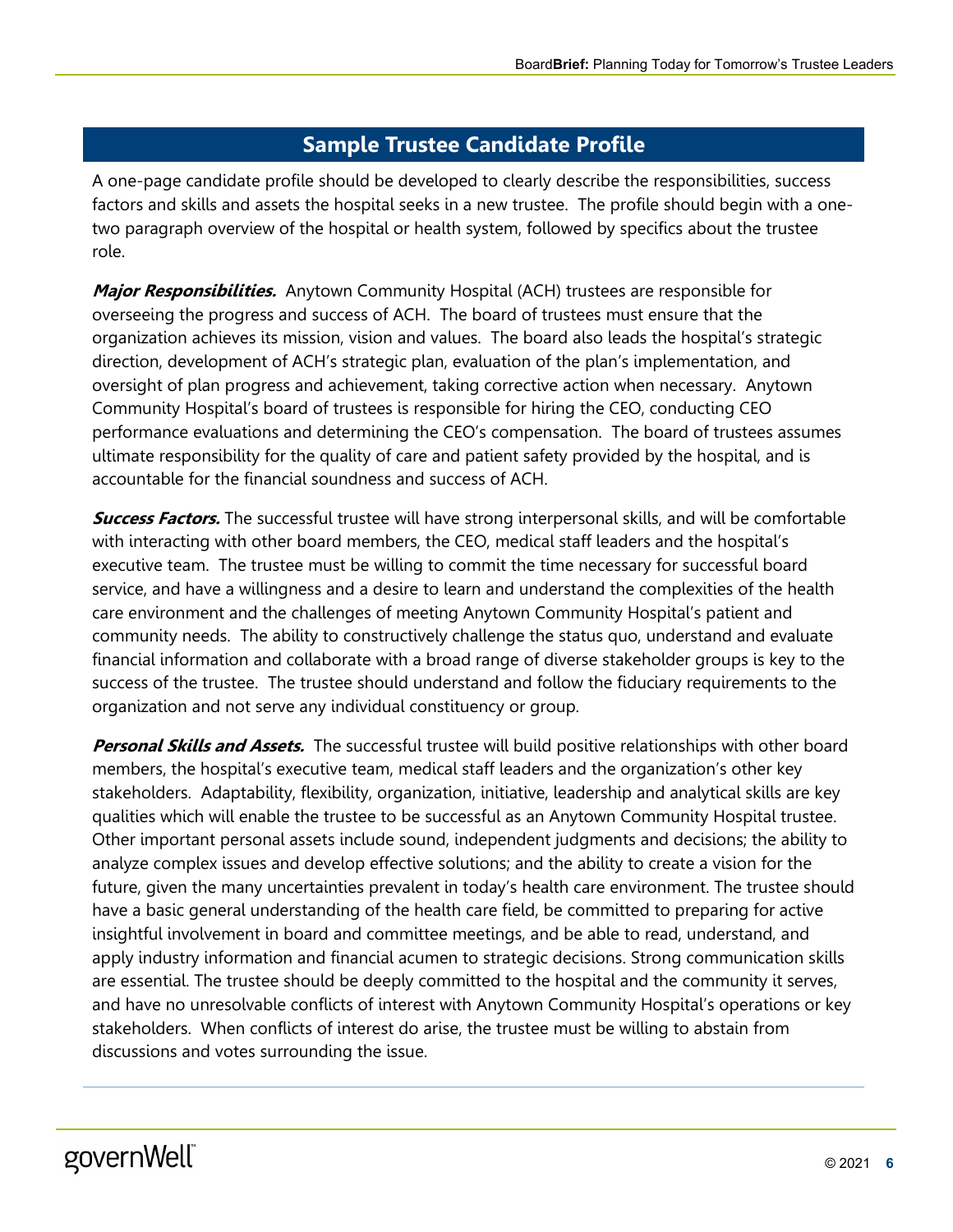members are not expected to be physicians, a successful board should be willing to make a commitment to developing a good understanding of medical issues that affect the organization's success.

**Prior board experience.** Individuals with experience on other boards bring unique governance and business perspectives that broaden and enrich the organization's governance functions. Their experience will provide community contacts and new ideas for ways to lead most effectively.

*Finding Qualified Board Members.* Once specific desired skills and characteristics have been identified, the board must recruit individuals that meet these specifications. In order to ensure diversity of backgrounds, thoughts and opinions, it is important that boards don't recruit based solely on who board members know. Boards should cast a wide net as they search for potential new board members, including:

- Seeking out individuals who have a record of successful governing service on other boards, and who have the potential to bring credibility, expertise and community connections to board work
- Organizations that partner with the hospital or health system in any capacity
- Those that serve on patient advisory councils
- Asking hospital leaders and former board members for potential local leaders and stakeholders that may be interested
- Social service agencies
- Local organizations that care for specific ethnic populations, such as churches and community health clinics

Existing hospital volunteers who serve in a leadership capacity, such as on the hospital's foundation, ad hoc committees or task forces

Boards may consider maintaining a list of potential future board candidates, including the specific skills they bring to the organization.

Throughout the recruitment process, stick to the board's pre-defined specifications for new trustees. Trustees must know and understand more, and take on greater responsibility than they have in the past, underscoring the critical work of the board and weighty nature of board responsibilities. Candidates must have the time, availability and discipline to act on their commitment to the board and the responsibilities of trusteeship. When interviewing potential trustees, do not "sugarcoat" the job; be honest about board members' roles and responsibilities and the time commitment required. The last thing a board needs is to select a new trustee who did not understand the commitment and who is then unable to fulfill his or her duties.

**Next Steps.** Once a potential trustee (or trustees) has been identified, several additional steps should be taken before extending an offer to serve on the board:

- Double-check for potential conflicts-ofinterest that cannot be resolved
- Invite the prospective board member to meet with the board chair and the CEO for a detailed overview of the organization and board expectations
- Invite the prospective new member to observe a board meeting
- Follow up with the candidate after attending a meeting to discuss his or her continuing interest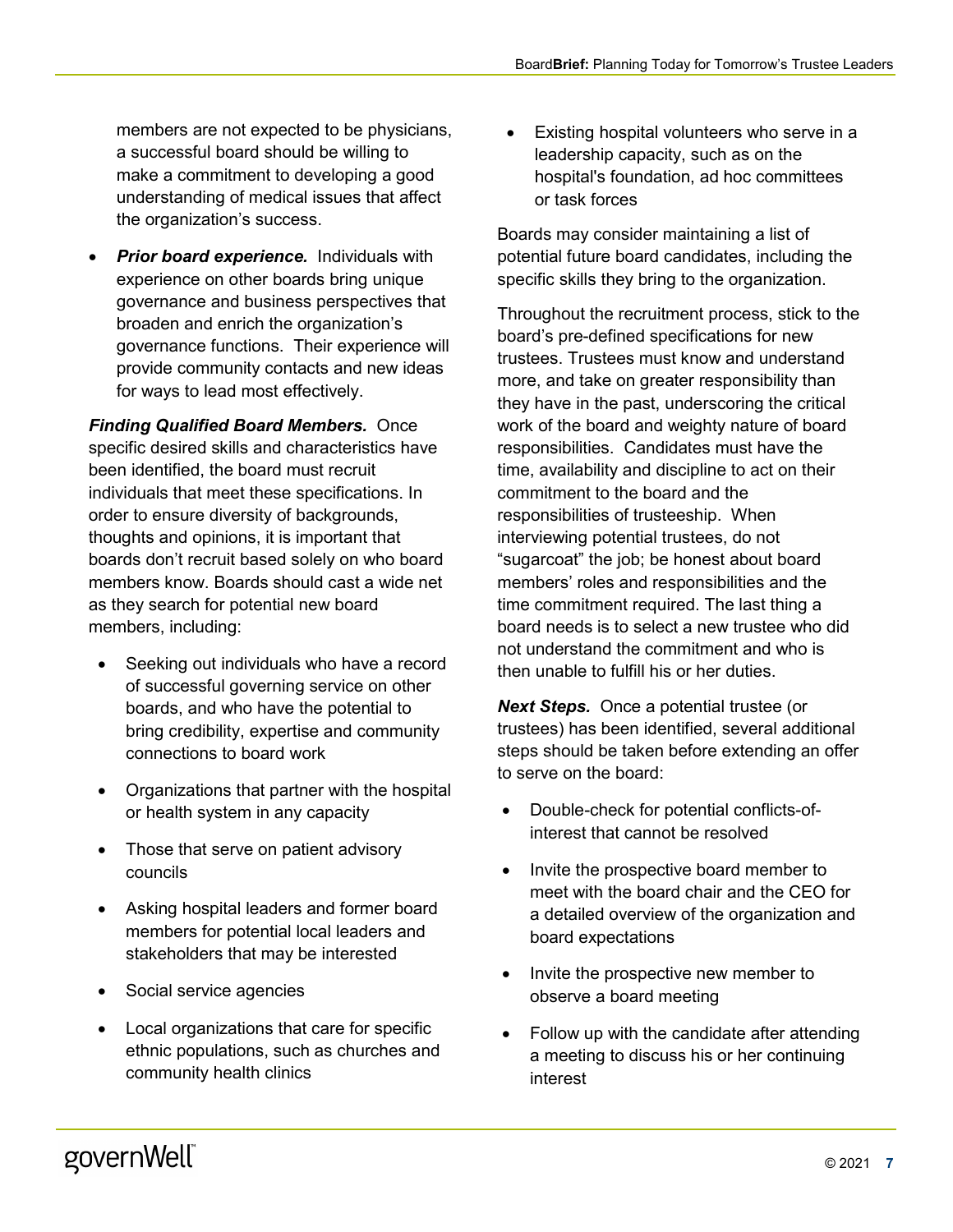## **Ensuring Board Diversity**

Board diversity is important for any board, but particularly for a hospital or health system serving an entire community. Boards with wideranging perspectives and backgrounds bring a variety of perspectives and experiences, allowing the board to reflect the diversity of the community served.

#### *Diversity of Gender, Ethnicity, Experience and Background.* Boards that have

traditionally been homogenous may need to reevaluate their most important priorities when selecting board members. If board recruitment has focused on those with high career status or individuals with the potential to be a strong donor, women and people of color may be overlooked. Expanding the board's desired qualifications can help. For example, a candidate may not have served on a previous board but may bring first-hand experience or leadership skills from a different perspective. <sup>4</sup>

Some boards may be reticent to prioritize diversity when selecting new board members. Boards should discuss the opportunities that are missed if the composition remains homogenous. A good dialogue starter is asking "why do we need to become diverse?" When boards have an open, thoughtful discussion about the importance of diversity and how it relates directly to the hospital's mission and vision, priorities will shift. $3$ 

For many boards, engaging in cultural competency training is beneficial for both board dynamics and for strengthening understanding of the populations served. Boards can work with a facilitator or engage in board-wide education about race and institutional bias  $3,4$ 

This training may also help boards avoid "tokenism" with new board members. Every board member's perspectives and expertise

should be valued equally, and all board members should be treated with the same expectations.<sup>3,4</sup>

*Generational Recruitment.* According to a recent governance survey report, only two percent of voting board members on health care boards are 35 years or younger. In fact, 66 percent of all voting board members are between the ages of 51 and  $70<sup>5</sup>$  Younger generations are increasingly having an impact on the health care marketplace and consumer preferences—including seeking care in nontraditional settings, an increased demand for telehealth, greater use of medical technology, and expectations for a more collaborative and customer-focused health care experience. Welcoming millennials (born between 1981 and 1996) is the ideal way to build future board leaders and bring a fresh perspective to boards.<sup>5</sup>

**Onboarding and Orientation.** Investing in governance succession planning is a critical component to creating a pipeline of wellprepared new leaders. Consider sponsoring or co-sponsoring a board training program for your community to ensure that not only the hospital's board, but also the community's other not-forprofit organizations have a growing pool of trained board candidates ready for service.

Share with participants the benefits of board service, educate them about the responsibilities of board members and highlight the need for their leadership skills. Nurture and evaluate the "board readiness" of emerging leaders by inviting them to serve on task forces or committees, and continue building their board readiness with a strong orientation program. Many new trustees arrive on the board with little or no prior board or health care expertise. A strong orientation program and warm welcome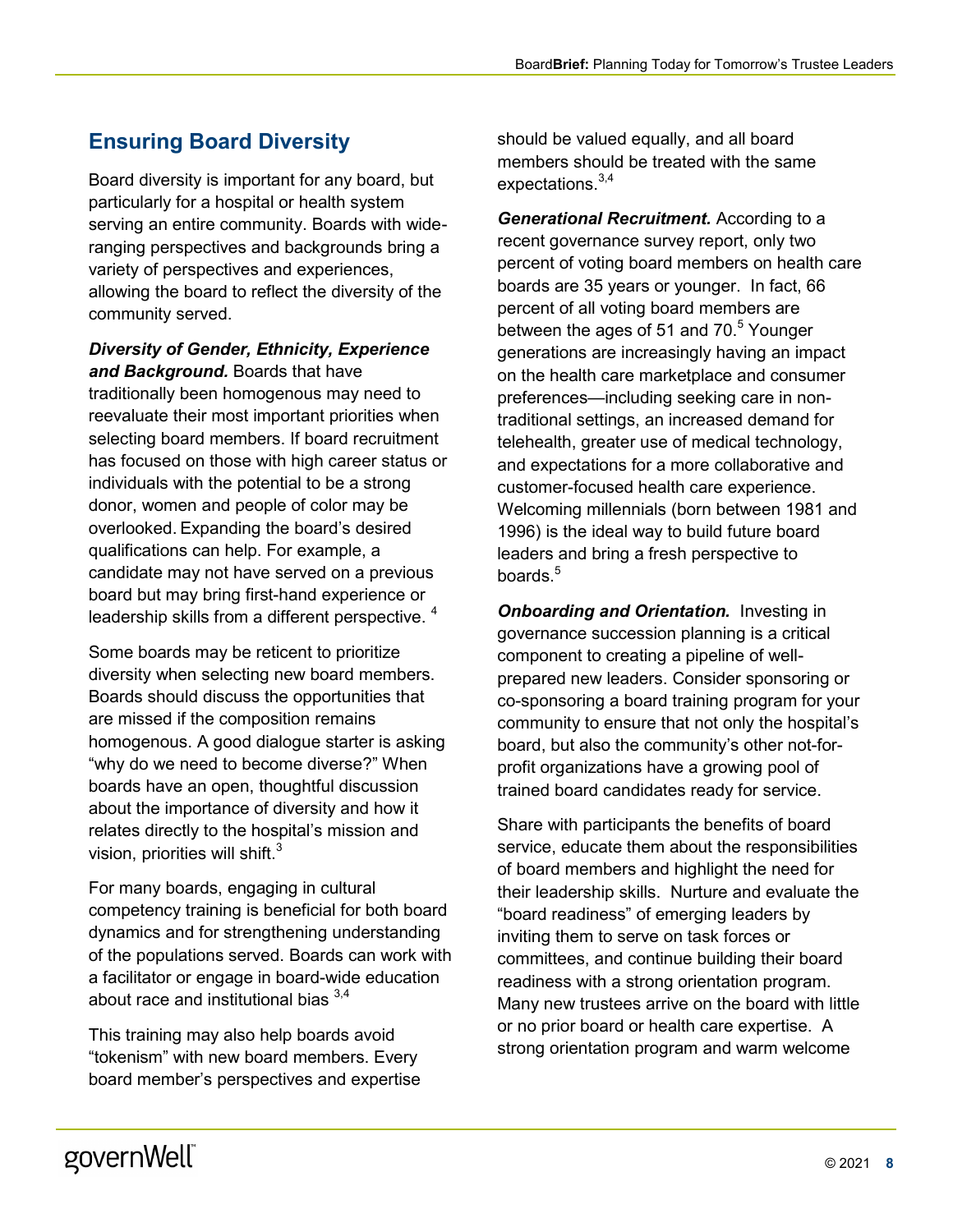is critical to their successful service on the board.

Take orientation to the next level by linking experienced board members as mentors with new trustees. As a mentor, an experienced board member has the opportunity to offer a

new trustee support, background information and insights, recap critical issues and identify subtle nuances. Mentors that successfully engage new trustees can also help prevent potential feelings of isolation that new board members might experience.

### **Sources and Additional Information**

- 1. Time Commitments for Independent Board Directors. *Executive Advisory*. May 6, 2020. https://www.executiveadvisory.com/time-commitments-for-independent-board-directors.
- 2. Bass, Karma H. Recruiting for a Diverse Health Care Board. AHA Trustee Services. Accessed March 2021. https:// trustees.aha.org/recruiting-diverse-health-care-board.
- 3. Walker, Vernetta. Achieving Diversity on a Nonprofit Board is a Challenging but Doable and an Essential Task. April 5, 2017. https://boardsource.org/resources/building-diverse-inclusive-board.
- 4. Shaw, Sophia and Power, Angelique. What's Keeping Corporate Boards from Becoming More Diverse. Kellogg Insight. September 3, 2019. https://insight.kellogg.northwestern.edu/article/how-to-create-diverse-board-directors-empowerthrive.
- 5. Clarey, Elizabeth Maze. Exploring Ways to Reinvent Generational Recruitment. AHA Trustee Services. Accessed March 2021. https://trustees.aha.org/exploring-ways-reinvent-generational-recruitment.

*Resources used for research and context purposes have been sourced as accurately as possible at the time of publication. If you believe something has been cited incorrectly, please contact governWellTM at contact@governwell.net.*